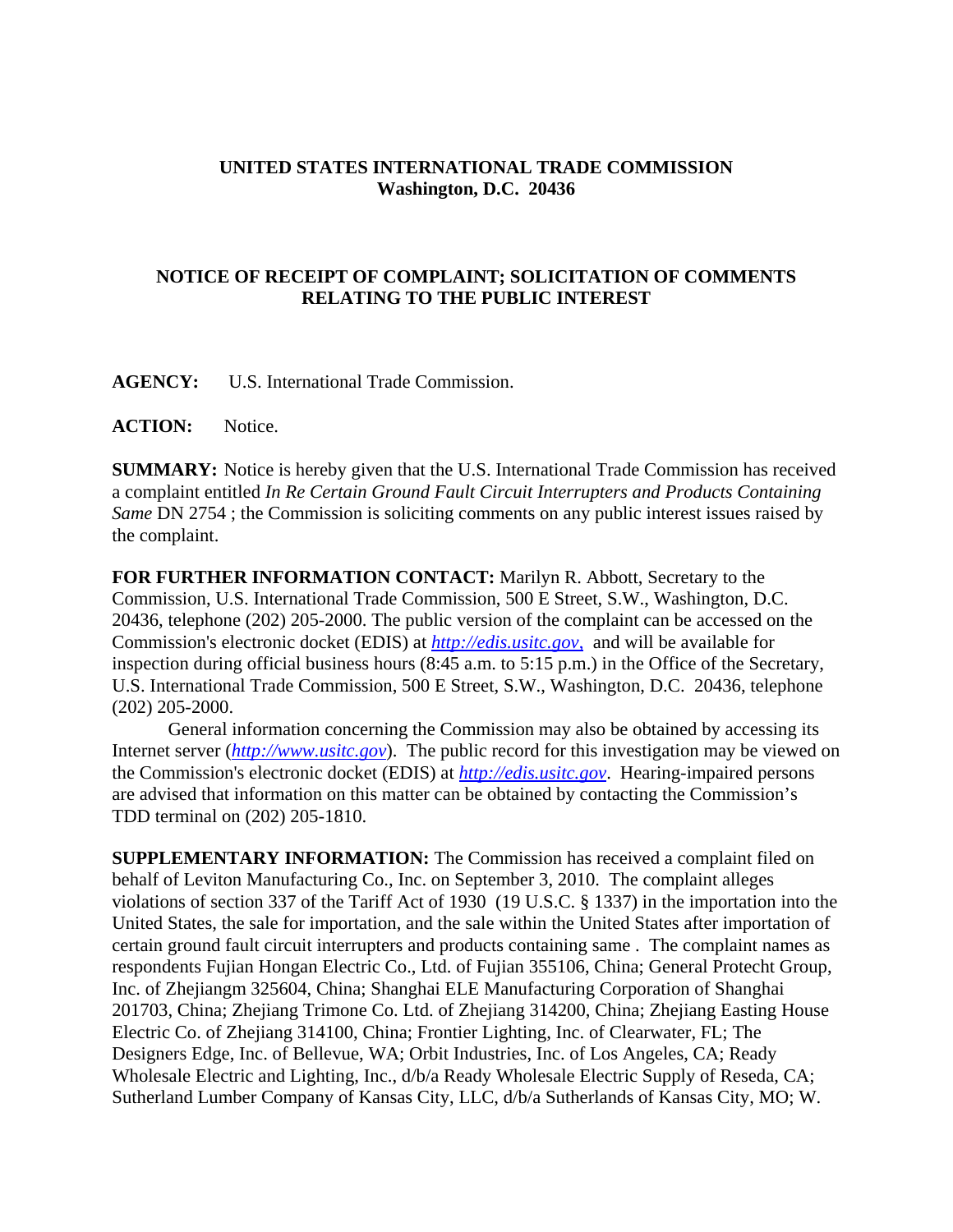E. Aubuchon Co., Inc., d/b/a Aubuchon Hardware of Westminister, MA; Westside Wholesale Electric & Lighting, Inc., Westside Electric Wholesale, Inc. and Westside Wholesale, Inc. of Los Angeles, CA and/or Bell, CA; Contractor Lighting & Supply, Inc. of Columbus, OH; Interline Brands, Inc., d/b/a Lighting of Pompano Beach, FL; Royal Pacific Ltd. of Albuquerque, NM; Littman Bros. Energy Supplies, Inc. of Schaumburg, IL; Norcross Electric Supply Company of Duluth, GA; Menard, Inc. of Eau Claire, WI; Garvin Industries, Inc. of Franklin Park, IL; Central Purchasing, LLC of Camarillo, CA; Harbor Freight Tools USA, Inc. of Camarillo, CA; Warehouse-Lighting.com LLC of Muskego, WI; SecurElectric Corporation of Atlanta, GA; G-Techt Global Corporation of Atlanta, GA; Deerso, Inc. of Cape Coral, FL; New Aspen Devices Corporation of Brooklyn, NY; American Ace Supply Inc. of San Francisco, CA; Safety Plus Products, Inc. of McFarland, WI; Ingram Products, Inc. of Jacksonville, FL; and American Electric Depot, Inc. of Fresh Meadows, NY.

The complainant, proposed respondents, other interested parties, and members of the public are invited to file comments, not to exceed five pages in length, on any public interest issues raised by the complaint. Comments should address whether issuance of an exclusion order and/or a cease and desist order in this investigation would negatively affect the public health and welfare in the United States, competitive conditions in the United States economy, the production of like or directly competitive articles in the United States, or United States consumers.

In particular, the Commission is interested in comments that:

- (i) explain how the articles potentially subject to the orders are used in the United States:
- (ii) identify any public health, safety, or welfare concerns in the United States relating to the potential orders;
- (iii) indicate the extent to which like or directly competitive articles are produced in the United States or are otherwise available in the United States, with respect to the articles potentially subject to the orders; and
- (iv) indicate whether Complainant, Complainant's licensees, and/or third party suppliers have the capacity to replace the volume of articles potentially subject to an exclusion order and a cease and desist order within a commercially reasonable time.

Written submissions must be filed no later than by close of business, five business days after the date of publication of this notice in the *Federal Register*. There will be further opportunities for comment on the public interest after the issuance of any final initial determination in this investigation.

Persons filing written submissions must file the original document and 12 true copies